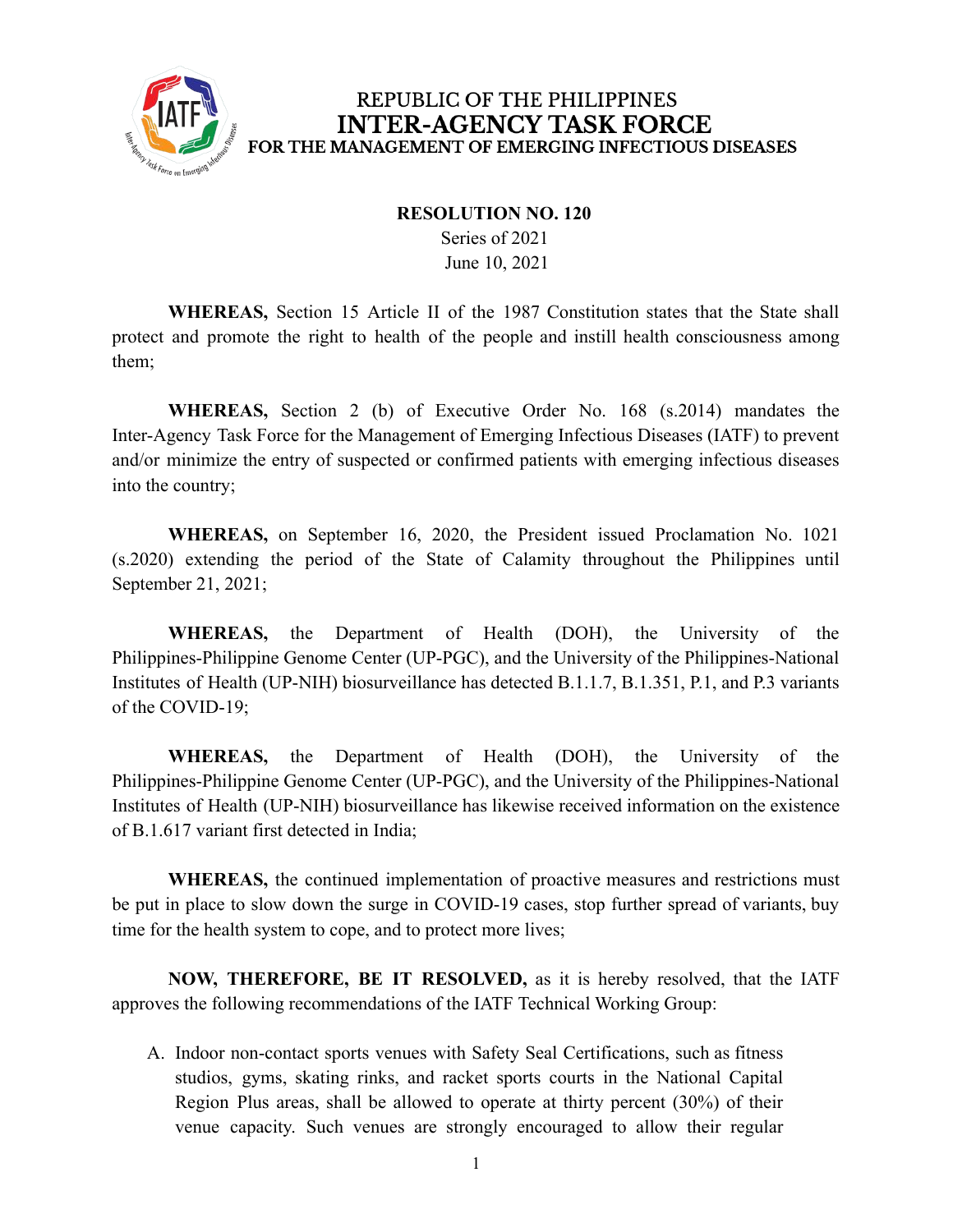

members with recurring monthly subscription who opt not to avail of the services, to suspend their memberships for the duration of their limited opening.

B. Paragraph B(2) of IATF Resolution No. 119 s.2021 issued on June 03, 2021, is hereby amended as follows:

*Effective June 16, 2021, and notwithstanding the provisions of the Omnibus Guidelines on the Implementation of Community Quarantine in the Philippines, the inbound international travel to any port of the Philippines of all fully vaccinated individuals who have been vaccinated in the Philippines, shall be governed by the following guidelines:*

- *a. An individual shall be considered as having been fully vaccinated for COVID-19:*
	- *i.*  $≥$  2 *weeks after having received the second dose in a 2-dose series, or*
	- *ii.*  $≥$  2 *weeks after having received a single-dose type of vaccine.*
	- *iii. Vaccines administered to the individual are included either in the Philippine Food and Drug Administration Emergency Use Authorization (EUA) List or through a Compassionate Special Permit (CSP).*
- *b. A fully vaccinated individual must carry his or her vaccination card which must be verified prior to his/her departure from the country of origin prior to boarding, and a certification issued prior to his/her departure by (i.) the Department of Information and Communications Technology, or (ii.) the City Health Officer of the local government unit which administered the last dose necessary for full vaccination. This certification must be presented to the dedicated Bureau of Quarantine (BOQ) representative for re-verification at the Department of Transportation One-Stop-Shop (OSS) upon arrival in the Philippines;*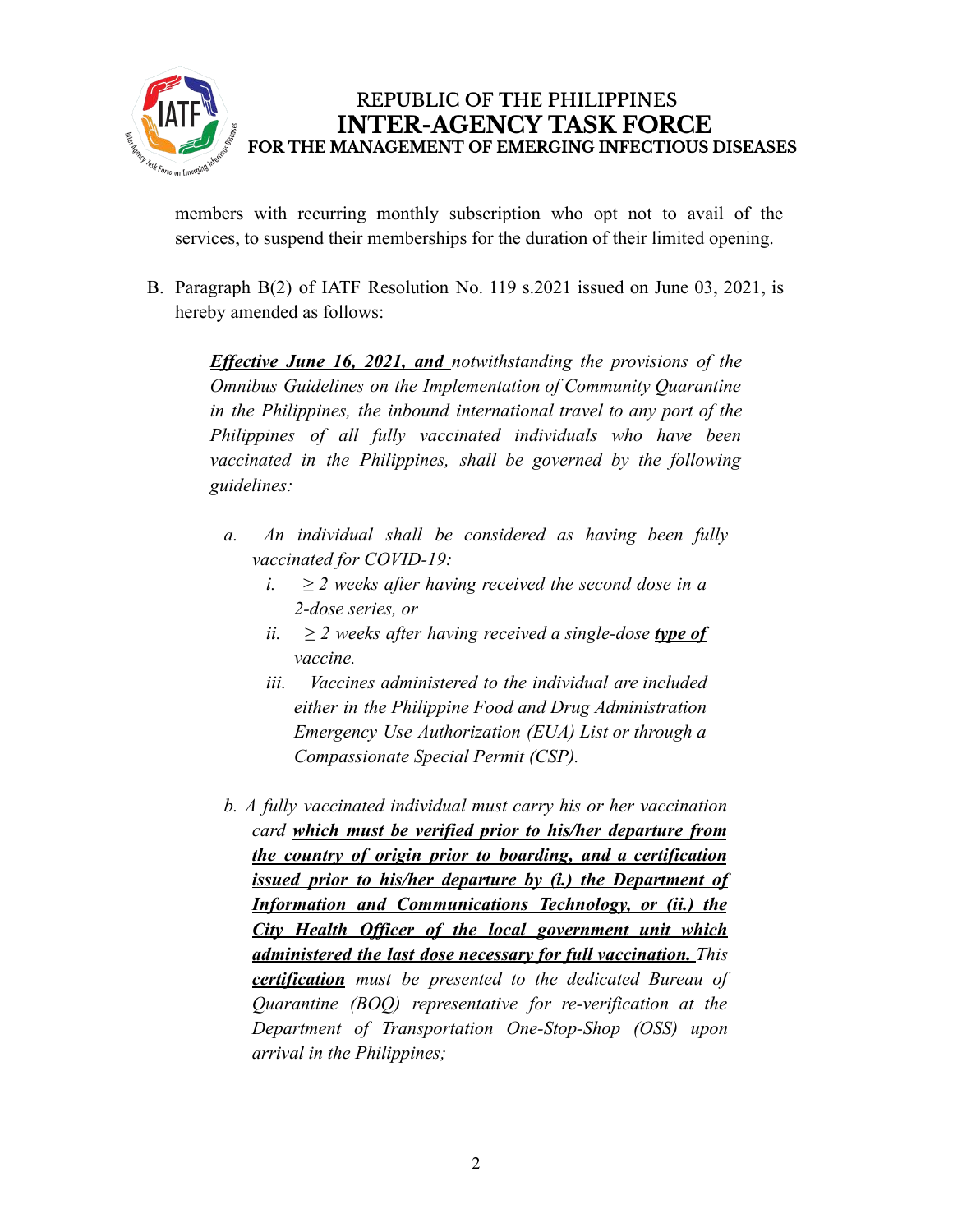

- *c. All arriving fully vaccinated individuals shall be required to undergo a seven (7) –day facility-based quarantine upon arrival, with the day of arrival being the first day.*
- *d. The BOQ shall ensure strict symptom monitoring while in the facility quarantine for seven (7) days. Thereafter, the individual is enjoined to self-monitor for any symptoms;*
- *e. The individual shall undergo Reverse Transcription Polymerase Chain Reaction (RT-PCR) testing only when COVID-19 symptoms manifest within the duration of the seven (7) day facility-based quarantine; and,*
- *f. Upon completion of the seven (7)-day facility-based quarantine, the BOQ shall issue a Quarantine Certificate indicating therein the individual's vaccination status.*
- C. The movement of fully vaccinated senior citizens in areas under General Community Quarantine and Modified General Community Quarantine shall be allowed, subject to the presentation of a duly issued COVID-19 vaccination card. Provided that no interzonal travel shall be allowed other than point-to-point travel under IATF Resolution No. 118-A s. 2021. Provided further, that strict observance of minimum public health standards shall continue.
- D. Historical sites and museums, as may be defined by the Department of Tourism, in the National Capital Region Plus areas, shall be allowed to open at twenty percent (20%) venue capacity following the health and safety protocols as may be issued by the DOT, and the approval of the local government unit where these sites may be situated. Provided that guided tours remain prohibited.

**RESOLVED FURTHER,** that the Chairperson and the Co-Chairperson shall be duly authorized to sign this Resolution for and on behalf of the Inter-Agency Task Force.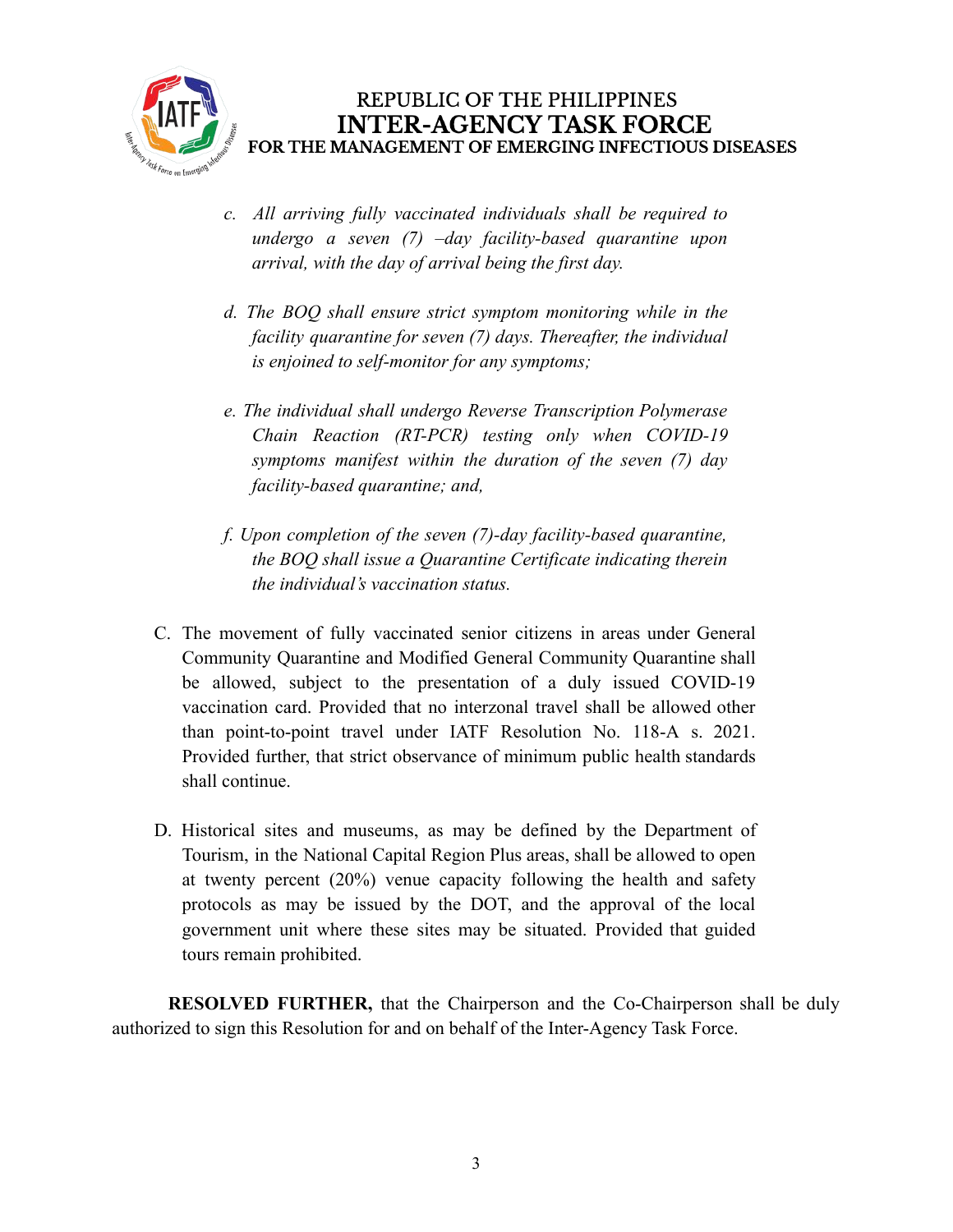

**APPROVED** during the 120th Inter-Agency Task Force Meeting, as reflected in the minutes of the meeting, held this June 10, 2021, via video conference**.**

**FRANCISCO T. DUQUE III** Secretary, Department of Health IATF Chairperson

**KARLO ALEXEI B. NOGRALES** Secretary, Office of the Cabinet Secretariat IATF Co-Chairperson